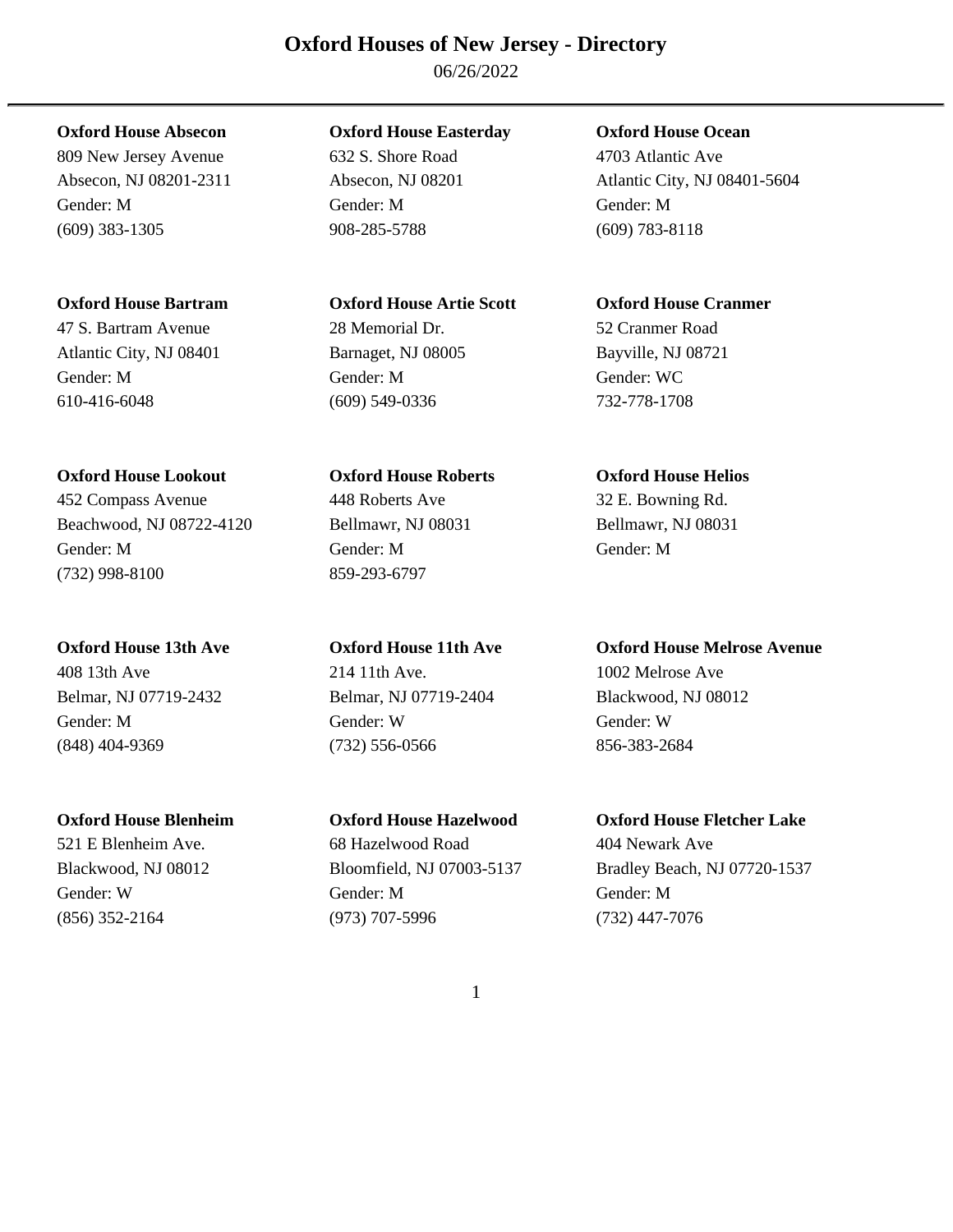06/26/2022

# **Oxford House Isaac Collins Oxford House Hilltop Oxford House Point of Woods**

Gender: W Gender: M Gender: M (856) 650-7422 973-640-3045 (856) 543-4094

# **Oxford House Kenbury Oxford House Rockefeller Park Oxford House Texas Drive**

12 Kenbury Road 747 Lynnwood Ave 287 Texas Drive Branchburg, NJ 08876 Brick, NJ 08723-5352 Brick, NJ 08721 Gender: M Gender: M Gender: W (973) 796-6552 (732) 714-6705 (848) 241-5506

# 304 Christiana St. 241 Conover St 230 E. Broad Street Gender: M Gender: M Gender: M 856-349-2701 609-239-8699 (609) 239-3011

201 East Broad Street 108 Hilltop Court 1805 Kresson Rd Gender: M Gender: M Gender: M (606) 733-3112 (856) 433-8243 (856) 424-2780

# **Oxford House Dudley Oxford House Merion Oxford House Doral**  205 Philellena Road 201 Merion Ave 421 Doral Dr.

Cherry Hill, NJ 08034 Cherry Hill, NJ 08003-3619 Cherry Hill, NJ 08003 Gender: WC Gender: W Gender: M (856) 535-0327 (856) 870-5468 (856) 888-2555

**Oxford House Brooklawn Oxford House Westside Oxford House East Broad St.**  Brooklawn, NJ 08030 Burlington, NJ 08016-1306 Burlington, NJ 08016-1606

# Burlington, NJ 08016 Cherry Hill, NJ 08003-1708 Cherry Hill, NJ 08003-2519

# **Oxford House Julez Oxford House Black River Oxford House Cinnaminson**

1 Forage Lane 356 North Rd. 705 Union Landing Road Cherry Hill, NJ 08003 Chester, NJ 07930 Cinnaminson, NJ 08077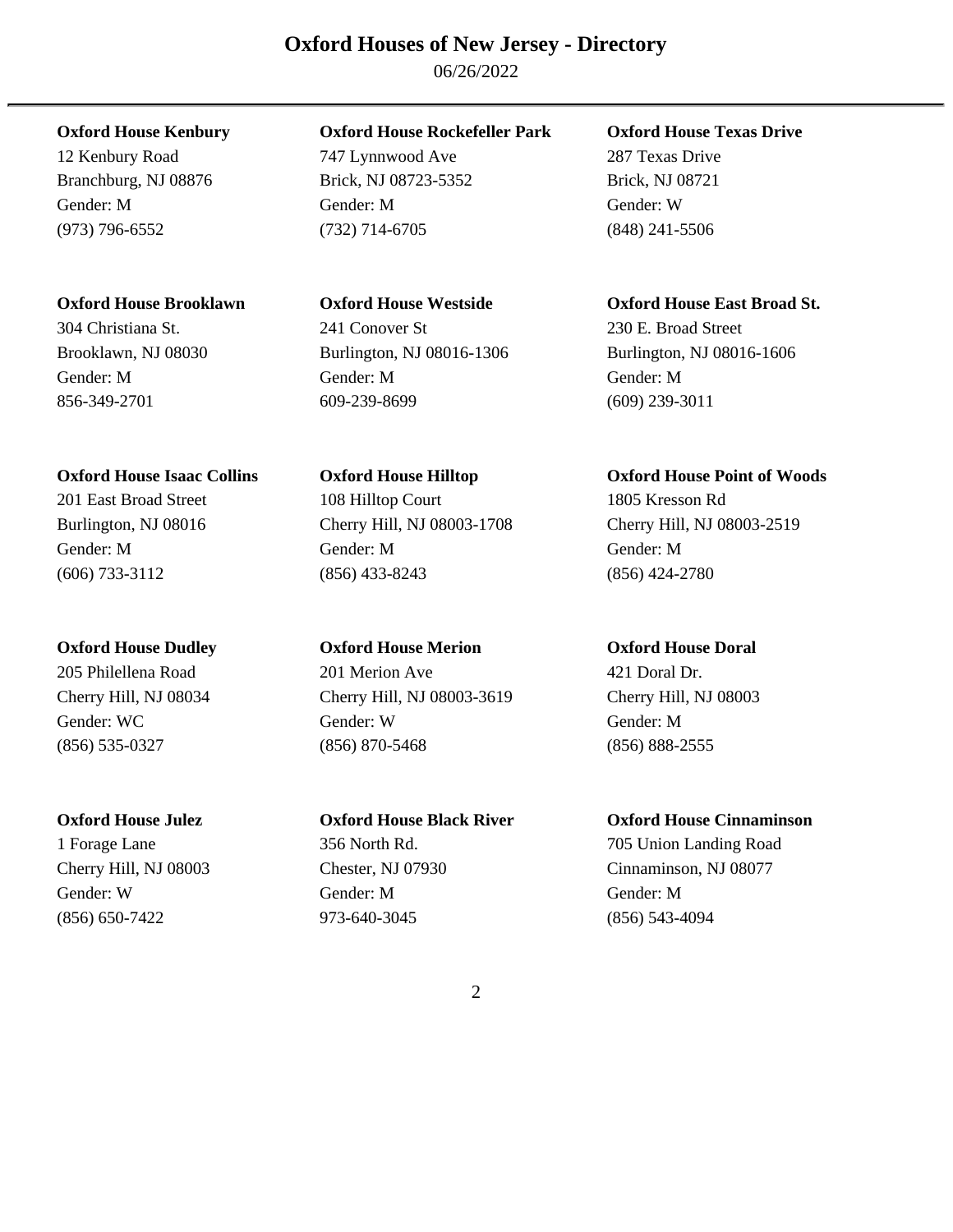06/26/2022

East Brunswick, NJ 08816-2254 East Orange, NJ 07018 East Rutherford, NJ 07073-2001 Gender: M Gender: M Gender: M (732) 353-6623 862-420-6734 (201) 933-2685

7 Tennent Ave 26 Tennent Ave 538 Seashore Rd

Englishtown, NJ 07726-1515 Englishtown, NJ 07726 Erma, NJ 08204 Gender: M Gender: WC Gender: M (732) 343-2304 (732) 617-6964 609-664-1313

**Oxford House Dubois Oxford House Clementon Oxford House Haddon**  5 Dubois Ave 58 Blackwood-Clementon Hwy 549 Haddon Ave Clayton, NJ 08312 Clementon, NJ 08021-3853 Collingswood, NJ 08108-1446 Gender: M Gender: M Gender: M 609-853-1823 (856) 282-6674 (856) 854-0508

329 Prospect Ave. 20 Parsons Road 7 Buck Road Gender: M Gender: W Gender: M (973) 246-2164 (732) 955-6956 (732) 353-6463

255 Milltown Road 289 Elmwood Ave., 2nd Floor 231 Hackensack Street

**Oxford House Latonia Oxford House Union Creek Oxford House Patcong Creek**  10 Latonia Street 511 Buffalo Ave 312 Poplar Ave Gender: W Gender: W Gender: M 732-734-7790 (609) 445-5163 (609) 365-8049

**Oxford House Prospect Ave Oxford House Parsons Oxford House East Brunswick**  Dunellen, NJ 08812 E. Brunswick, NJ 08816 East Brunswick, NJ 08816-3903

**Oxford House Milltown Road Oxford House Solemn Oxford House East Rutherford** 

Edison, NJ 08817 Egg Harbor City, NJ 08215-2022 Egg Harbor Twp, NJ 08234-8300

**Oxford House Tennent Ave Oxford House Harrison Oxford House North Cape**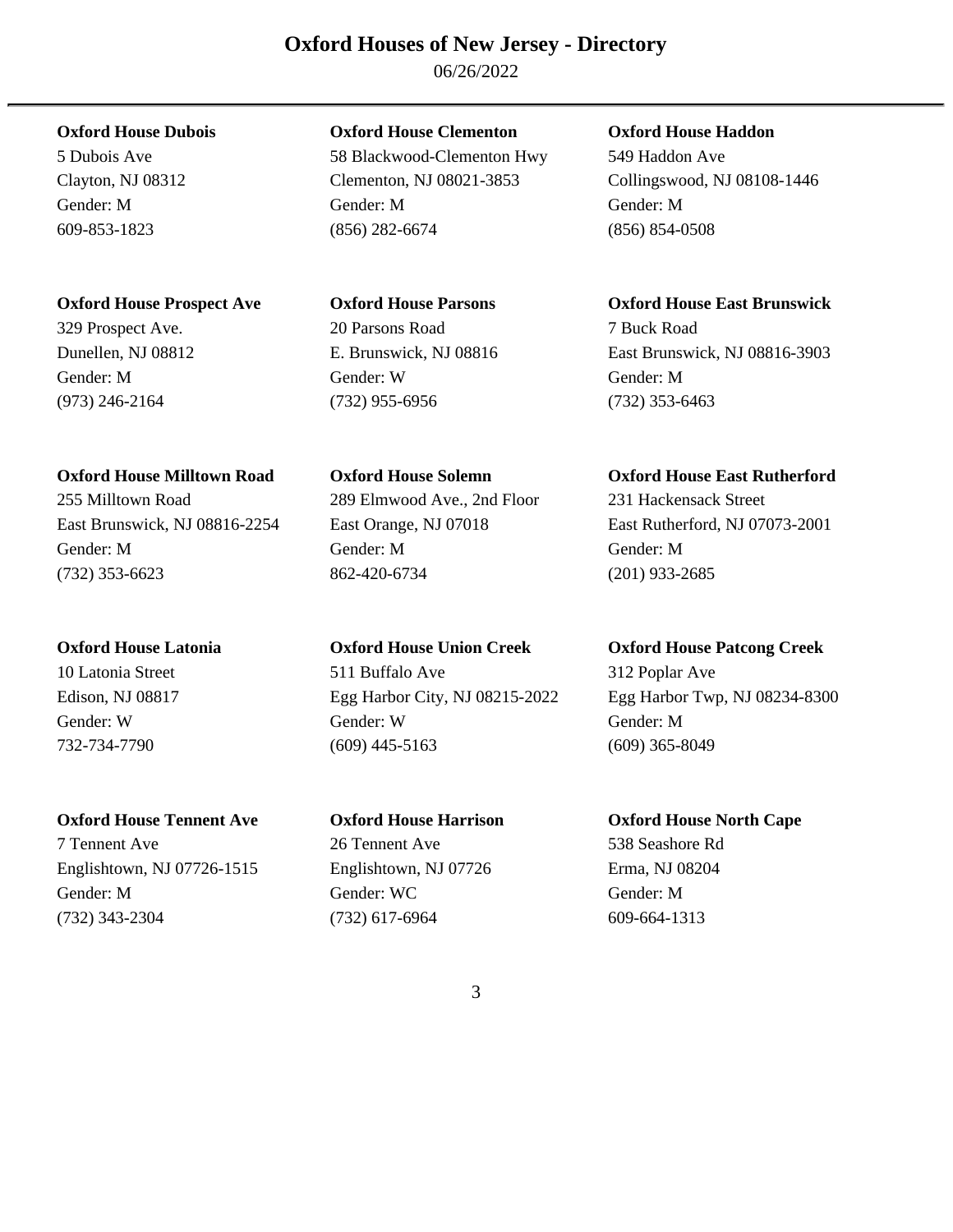06/26/2022

610 W. 2nd Street 550 Crows Mill Road 546 Brentwood Road

732-600-7346 (732) 486-8543 (609) 622-2731

**Oxford House Spring Street Oxford House Monument Oxford House Bond Street** 

**Oxford House Bostwick Oxford House Condict Oxford House Cator** 

Gender: M Gender: M Gender: M

31 Spring Street 15 Monument Street 31 Bond Street Freehold, NJ 07728-1843 Freehold, NJ 07728-1720 Freehold, NJ 07728 Gender: M Gender: M Gender: M (732) 462-7270 (732) 948-6536 (908) 798-0617

436 S. Avenue A 504 S. Lehigh Road 213 Peach St. Galloway, NJ 08205 Glassboro, NJ 08028 Hammonton, NJ 08215 Gender: W Gender: M Gender: M 856-243-5256 609-666-5474

268 Dorer Ave 18 Laurel Court 39 Manhattan Street Hillside, NJ 07205 Howell, NJ 07731-1748 Jackson, NJ 08527 Gender: M Gender: M Gender: M (862) 231-6496 (732) 276-5454 (732) 276-7089

148 Bostwick Ave 64 Condict St. 290 Cator Ave 64 Condict St. Jersey City, NJ 07305 Jersey City, NJ 07306 Jersey City, NJ 07302 Gender: M Gender: W Gender: M 5512275716 973-865-5340 201-659-1923

**Oxford House Roebling Range Oxford House Crows Mill Oxford House Forked River** 

Florence, NJ 08518 Fords, NJ 08863 Forked River, NJ 08731-1519

**Oxford House Casa Too Oxford House Glassboro Oxford House Eagle Vue** 

**Oxford House Dorer Oxford House Howell Oxford House Manhattan Street**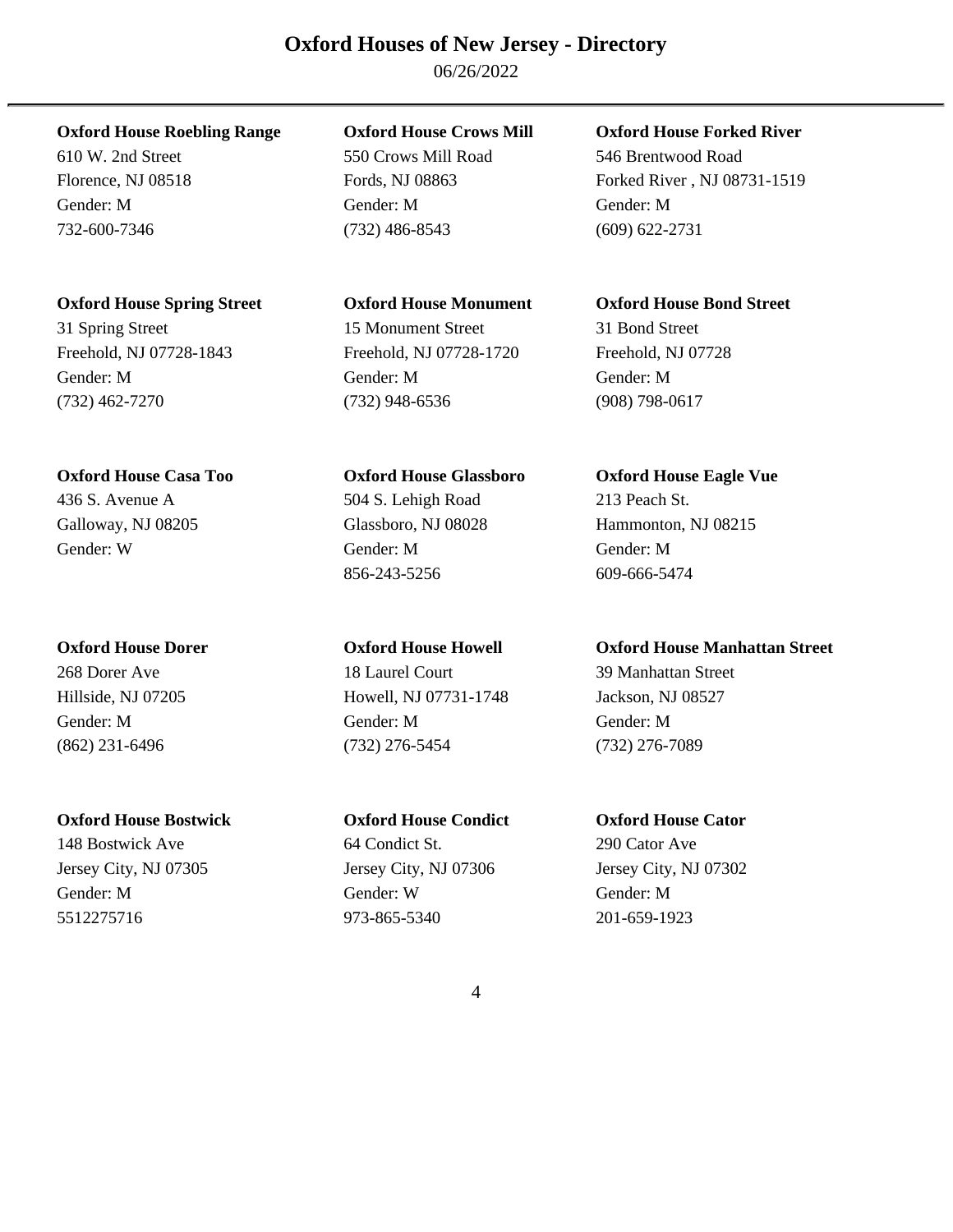06/26/2022

60 Francis Pl 88 Quincy Ave. 587 Skyline Dr Gender: M Gender: M Gender: M (732) 769-5258 908-414-6232 973-527-4459

**Oxford House Lakewood Oxford House Clairmont Oxford House Hillridge** 

(732) 367-5028 (646) 203-3163 (848) 245-9616

**Oxford House Hiddenway Oxford House Ashbourne Oxford House Belhaven** 

Lindenwold, NJ 08021-3238 Lindenwold, NJ 08021 Linwood, NJ 08221 Gender: M Gender: M Gender: M (856) 258-6321 215-800-6680 (609) 365-8834

**Oxford House Waters Edge Oxford House Loch Arbor Oxford House Long Branch** 

34 Waters Edge Drive 7 Evergreen Pl 338 East Warburton Place Little Egg Harbor, NJ 08087-2080 Loch Arbour, NJ 07711-1215 Long Branch, NJ 07740-6923 Gender: M Gender: M Gender: M (609) 857-3210 (732) 531-1294 (848) 888-3150

**Oxford House Van Court Oxford House Evesham Oxford House Barrett** 

8 Henry Street **847 Hearthstone Drive** 6 Hillridge Place Lakewood, NJ 08701-4707 Lakewood, NJ 08701-5515 Lakewood, NJ 08701 Gender: M Gender: M Gender: W

221 W. Linden Avenue 412 Ashbourne Ave 1532 Shore Rd.

Long Branch, NJ 07740 Magnolia, NJ 08049-1203 Magnolia, NJ 08049 Gender: W Gender: M Gender: M (732) 759-8071 (856) 504-3649 (856) 282-6459

**Oxford House Carr Avenue Oxford House Kearny Oxford House Lake Hopatcong** 

Keansburg, NJ 07734 Kearny, NJ 07032 Lake Hopatcong, NJ 07849

767 Van Court Avenue 207 NE Atlantic Avenue 245 East Evesham Avenue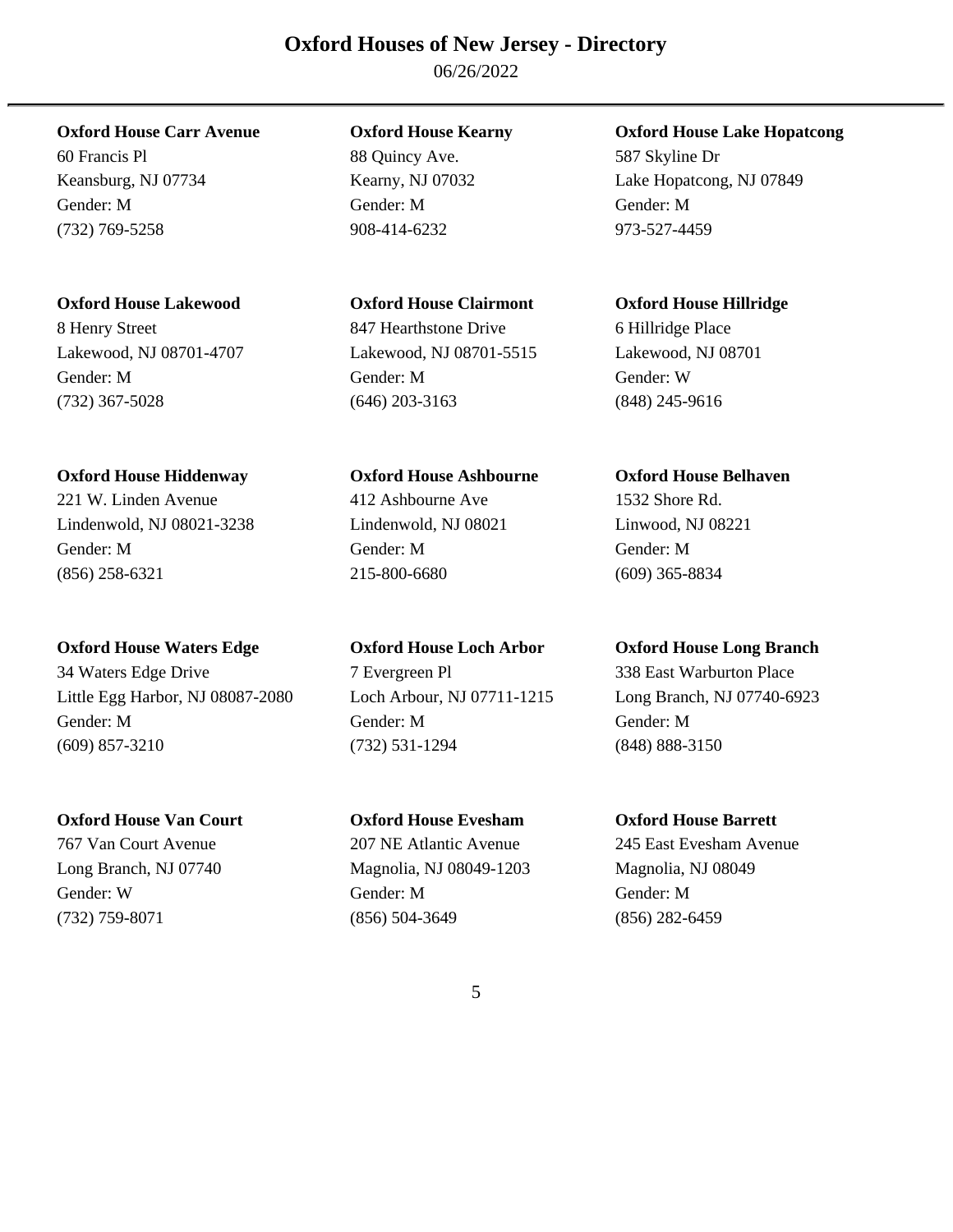06/26/2022

56 Anchor Ave 7 Johnson Avenue 25 Woodbrook Drive Manahawkin, NJ 08050 Matawan, NJ 07747-2509 Matawan, NJ 07747 Gender: M Gender: M Gender: M (609) 664-1313 (732) 583-1416 (732) 970-3259

409 Buck Street 21 Irving Street 629 E. Main Street Gender: W Gender: M Gender: W 856-300-7043 (973) 746-4294 (856) 638-5347

16 Jardine Road 34 Garden ST 1000 Springfield Avenue Morristown, NJ 07960-4222 Mount Holly, NJ 08060-1840 Mountainside, NJ 07092-2905 Gender: M Gender: W Gender: M (862) 242-8394 (609) 914-4603 (908) 233-1313

6 Juliet Street 218 Townsend Street 915 Lake St. New Brunswick, NJ 08901 New Brunswick, NJ 08901 Newark, NJ 07104 Gender: M Gender: M Gender: M (973) 991-5291 (732) 947-0180 908-361-4121

11 Madison Street 34 Diller Ave 1109 8th St. 2nd floor Newton, NJ 07860 Newton, NJ 07860 North Bergen, NJ 07047 Gender: M Gender: W Gender: M (973) 940-0497 (724) 808-6435 973-865-5340

**Oxford House Anchor Ave Oxford House Matawan Oxford House Woodbrook** 

**Oxford House Buck Street Oxford House Montclair II Oxford House Moorestown** 

Millville, NJ 08332 Montclair, NJ 07042-4523 Moorestown, NJ 08057-3009

**Oxford House Morristown Oxford House Garden Street Oxford House Mountainside** 

**Oxford House Hub City Oxford House Townsend Oxford House Lake Street** 

**Oxford House Stuart Street Oxford House Diller Avenue Oxford House North Bergen**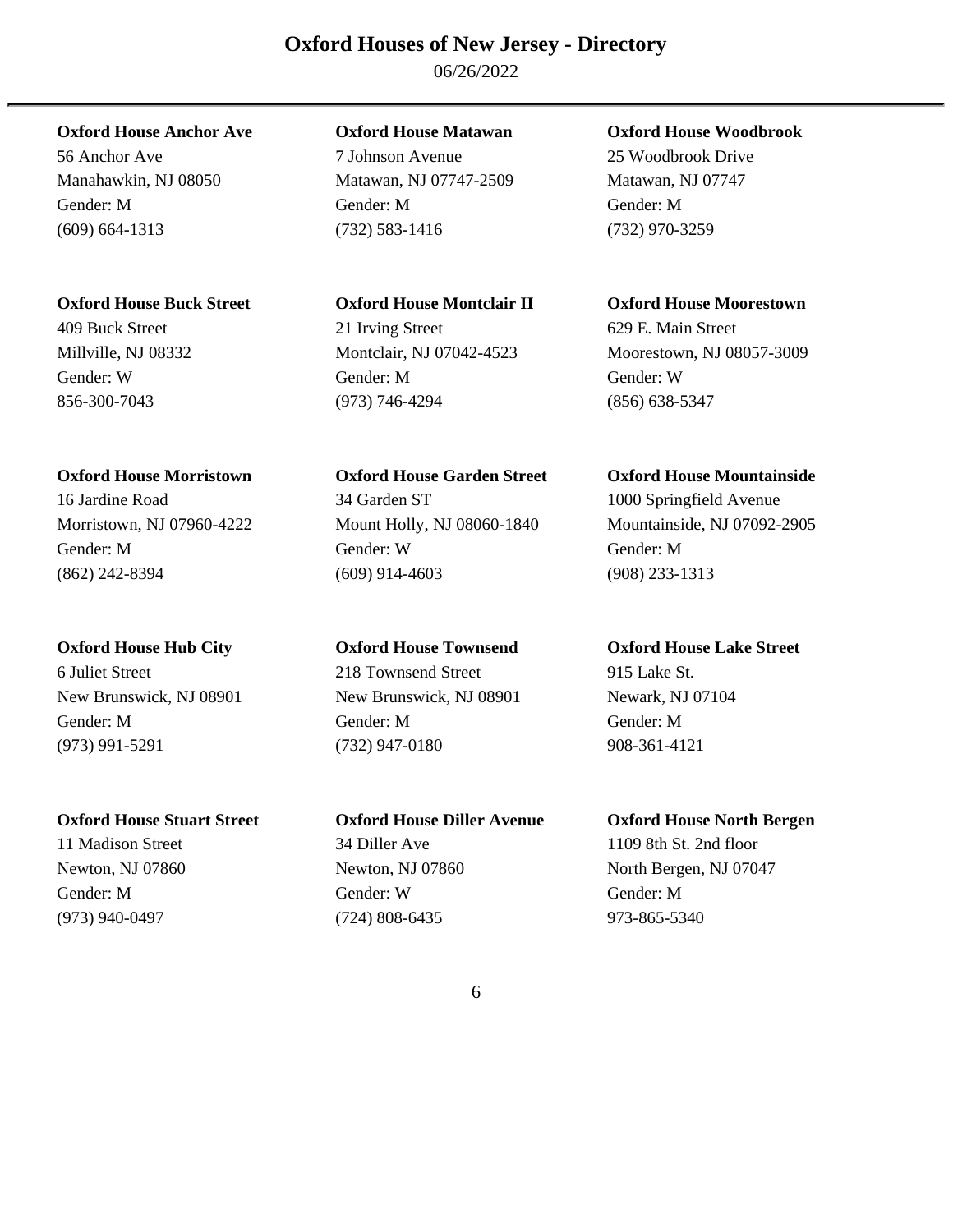06/26/2022

272 High Mountain Rd. 318 Fairbanks Avenue 2303 Shore Rd. North Haledon, NJ 07508 Northfield, NJ 08225 Northfield, NJ 08225 Gender: M Gender: M Gender: WC 973-310-3252 (609) 664-1313 908-285-5788

**Oxford House High Mountain Oxford House Fairbanks Avenue Oxford House Myra** 

**Oxford House Bayside Oxford House The Gardens Oxford House Boathouse**  1600 West Avenue 929 Central Avenue 800 Wesley Avenue Ocean City, NJ 08226-3053 Ocean City, NJ 08226-3538 Ocean City, NJ 08226 Gender: W Gender: M Gender: M (908) 337-4721 (609) 398-4011 (609) 938-4493

**Oxford House Route 527 Oxford House Billings Avenue Oxford House Highland**  1643 Englishtown Road 26 E Wood St 136 Highland Ave. Old Bridge, NJ 08857 Paulsboro, NJ 08066 Pennsville, NJ 08070 Gender: M Gender: M Gender: M (732) 251-1307 908-343-9537 (609) 617-6119

**Oxford House Plainfield Oxford House Arnold Ave Oxford House Langford**  947 Prospect Ave 318 Arnold Ave 318 Arnold Ave 38 Raritan Avenue Gender: M Gender: M Gender: M (201) 640-7407 (609) 424-6803 (732) 218-8527

31 Carnegie Dr 68 Erdman Ave 290 Witherspoon Street Princeton, NJ 08540-4023 Princeton, NJ 08540-3908 Princeton, NJ 08542 Gender: M Gender: W Gender: M (609) 688-0099 (609) 285-5178 (908) 227-4079

Plainfield, NJ 07061 Point Pleasant, NJ 08742 Port Reading, NJ 07064-1906

**Oxford House Kingston Oxford House Carnegie Oxford House Witherspoon**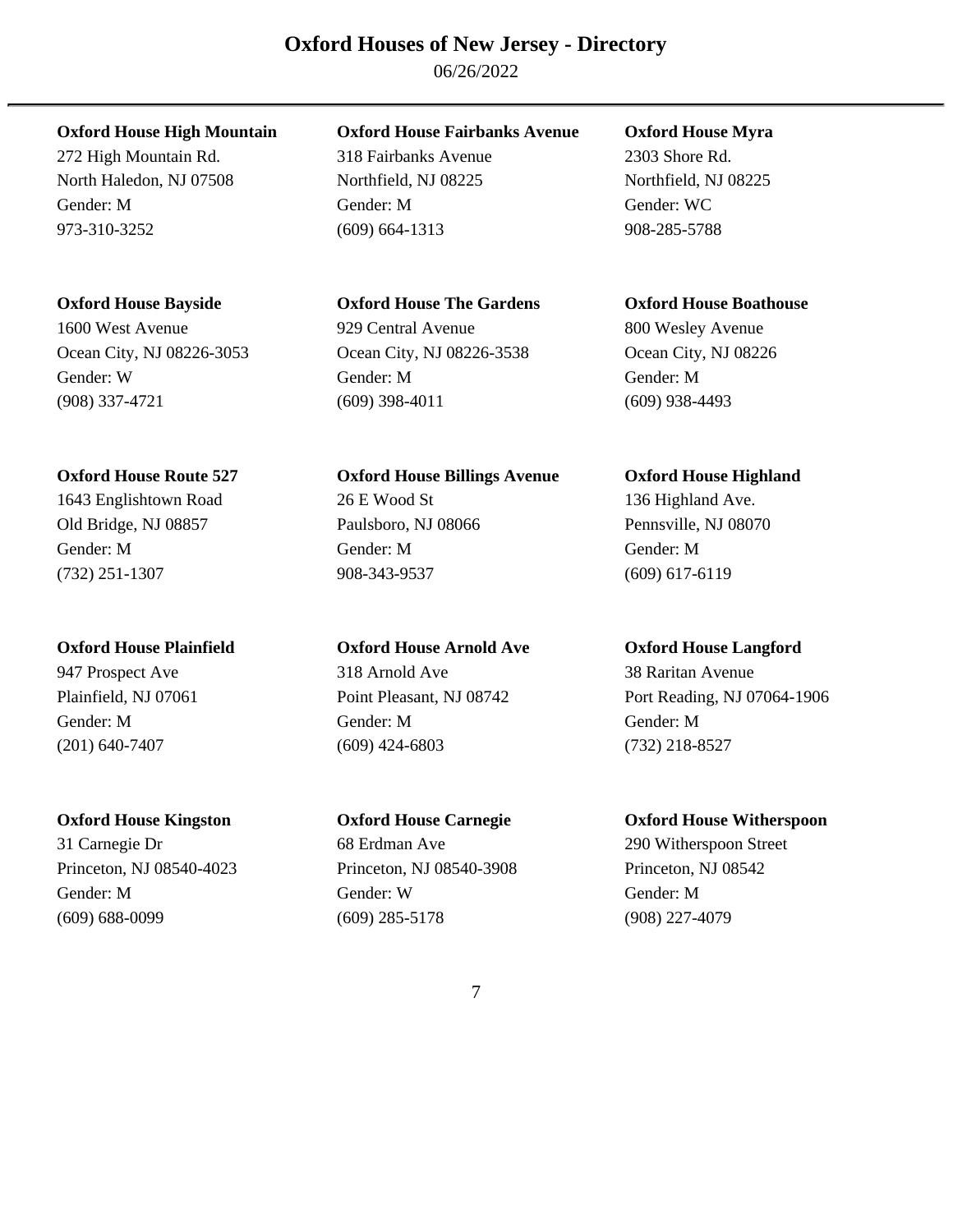06/26/2022

127 Hubbard Ave 151 Leighton Avenue 311 Franklin Turnpike Red Bank, NJ 07701-5534 Red Bank, NJ 07701 Ridgewood, NJ 07450 Gender: M Gender: W Gender: W (732) 842-0872 (848) 466-3837 201-737-4861

# **Oxford House River Edge Oxford House Blossom Street Oxford House Jarvis**

646-399-7716 856-600-7061 (856) 545-7924

## **Oxford House Meadowbrook Circle Oxford House Sturbridge Oxford House Thompson Avenue**

Gender: M Gender: W Gender: W (856) 302-1119 856-545-3873 (609) 788-8308

## **Oxford House South Bridge Oxford House South River Oxford House Johnson Ave**

177 S Bridge St 99 Jeffries Ave 160 Johnson Ave

# 370 The Fenway 410 N. Main St. 1480 Jarvis Road River Edge, NJ 07661 Riverton, NJ 08077 Sicklerville, NJ 08081-9745 Gender: M Gender: W Gender: M

61 E Meadowbrook Circle 8 Sturbridge Drive 17 Lehigh Ave

Gender: M Gender: W Gender: W (908) 252-2032 (732) 439-7819 (201) 836-2947

# **Oxford House Red Road Oxford House South Toms River Oxford House West Ridge**

934 Red Road **51 Lakeview Dr.** 24 West Ridge Road **51** Lakeview Dr. 24 West Ridge Road Teaneck, NJ 07666 Toms River, NJ 08757-5114 Toms River, NJ 08755-4933 Gender: M Gender: M Gender: M 201-394-9782 (732) 484-3317 (732) 281-8204

# **Oxford House Tigger Oxford House Leighton Oxford House Racetrack Road**

Sicklerville, NJ 08081-1671 Sicklerville, NJ 08081 Somers Point, NJ 08244-1410

Somerville, NJ 08876 South River, NJ 08882 Teaneck, NJ 07666-4216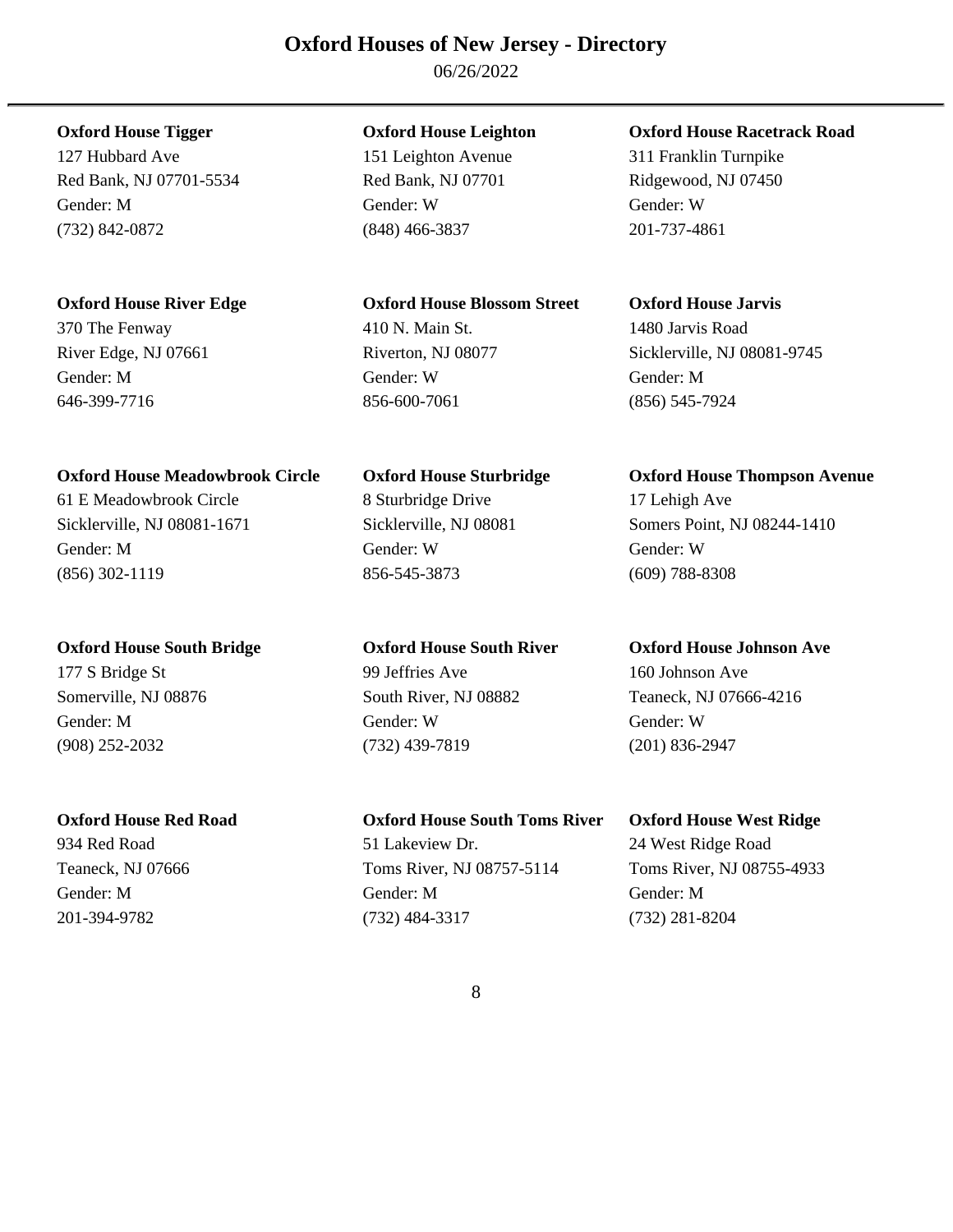06/26/2022

# **Oxford House Fischer Blvd Oxford House Pine Fork Oxford House True Vine**

523 Fischer Blvd 20 Pine Fork Dr. 537 Lakehurst Rd. Toms River, NJ 08753-6271 Toms River, NJ 08755 Toms River, NJ 08755 Gender: M Gender: M Gender: W (848) 251-2791 (732) 914-1187 732-600-7002

# **Oxford House Central Boulevard Oxford House Vulcan Oxford House West State**

732-710-5654 732-710-5654 908-399-5336

29 S. Weymouth 124 N Lafayette Ave 106 S Frankfort Ave

(856) 839-4462 856-212-3686

21 Disney Drive 896 Indian Hill Rd 25 Tilton Ave Toms River, NJ 08755-4911 Toms River, NJ 08753-4358 Toms River, NJ 08757 Gender: WC Gender: WC Gender: WC Gender: M (848) 480-2985 (732) 349-0580 (732) 415-8283

272 Central boulevard 29 Chippewa Rd. 10 Rutgers Place Toms River, NJ 08753 Toms River, NJ 08753 Trenton, NJ 08618 Gender: M Gender: M Gender: M

# **Oxford House Ventnor Oxford House Melbourne Oxford House Victorian**

Ventnor, NJ 08406-2451 Ventnor, NJ 08406-1907 Ventnor city, NJ 08406 Gender: M Gender: W Gender: M (609) 449-8634 (856) 536-2092 (609) 664-1313

**Oxford House Nylund Oxford House Mt. Vernon Oxford House Rae**  1773 Magnolia Road 520 N West Ave 1133 Rae Dr Vineland, NJ 08361-6579 Vineland, NJ 08360 Vineland, NJ 08360 Gender: M Gender: M Gender: M

# **Oxford House Disney Oxford House Bay Lea Oxford House Claire Drive**